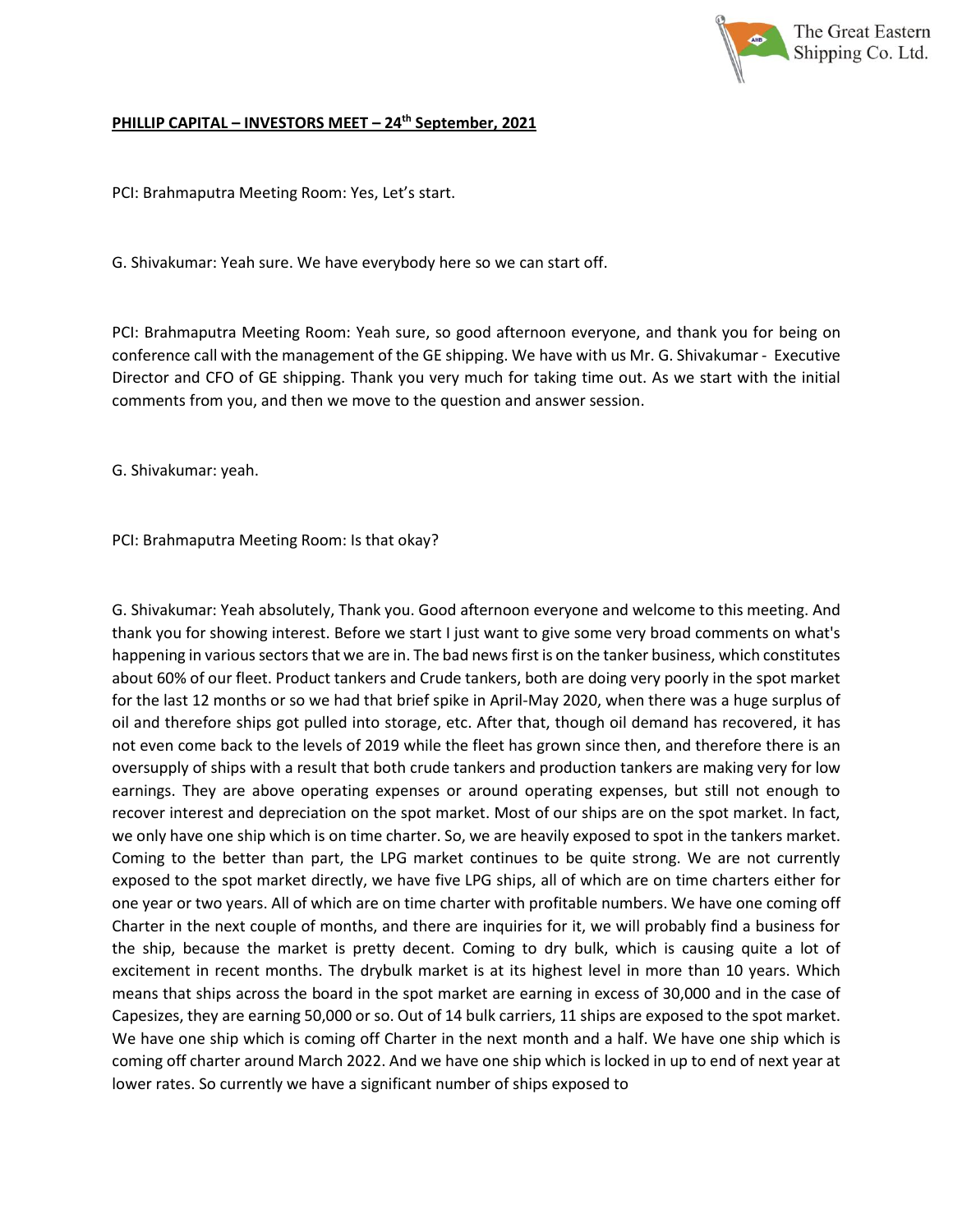

spot market and we are enjoying that exposure while all 11 ships are earning in excess of \$30,000/day. So that's on the shipping fleet.

In the offshore side, we have three rigs currently on contract, except one which came off contract in April – May 2021. She has now received next three years contract. We have received the letter of award for the next three years. And she will be ready to go into the contract within the next four weeks or so. Coming to offshore support vessels, we had five vessels off contracts of which, four now, have received the new contract and will go on contracts. We are not yet seeing signs of a recovery in offshore day rates. Even though, rates are higher than lows of 2017-18, but still nowhere near where it used to be in 2015. So as the oil market and crude oil prices improve, it is expected that this market will recover over the next couple of years

On the tanker side, the order book continues to be low. For product tankers orderbook is between 5 and 7%, which is lowest we have seen in at least 25 years, which gives us hope, with regard to future supply and hopefully the market should improve. On crude tankers also the order book is quite low. It's about 10-11%. it's built up a little bit, but it's still a pretty low number. We expect quite a bit of scrapping to happen. We've already seen scrapping picking up though not very high numbers. But there will be removals as there are regulations coming in, which may incentivize some removals. These very poor rates and high steel scrap prices should incentivize removals. On the demand side, at some point we see demand coming back to pre-coivd levels and going beyond that also. And once that happens, then we will see a very rapid tightening of the tanker demand-supply balance and, hopefully, then we should have much stronger tanker rates as well. So that's what we are looking forward. Our Net Asset Value was in excess of 550 rupees a share on consolidated basis and we are trading at a significant discount. So that's my opening comments. I'm very happy to take questions. I'm sure we may not have covered a lot of the questions, that you have. But happy to take any questions.

PCI: Brahmaputra Meeting Room: Sure, and thank you very much for your opening comments. We how first question from Namit Arora, IndGrowth Capital.

Namit Arora, IndGrowth Capital: Thank you for the opportunity, and thank you for very detailed opening comments and very candid perspective on the business. So my question is around your thoughts on ways to narrow this discount in the sense that, in spite of governance, prudence, discipline, good capital allocation, discount is significant. Try and at least start a journey, where you know the market takes cognizance and you know this discount gets narrowed because it seems like it's not. Really, given your full attention discipline, governance it's just not reflective that you're in the market, so your thoughts on that. Thank you.

G. Shivakumar: Yeah thanks, good question and it's something that we grapple with time, because this, as you pointed out, has been going on for quite some time, that we have a significant discount to our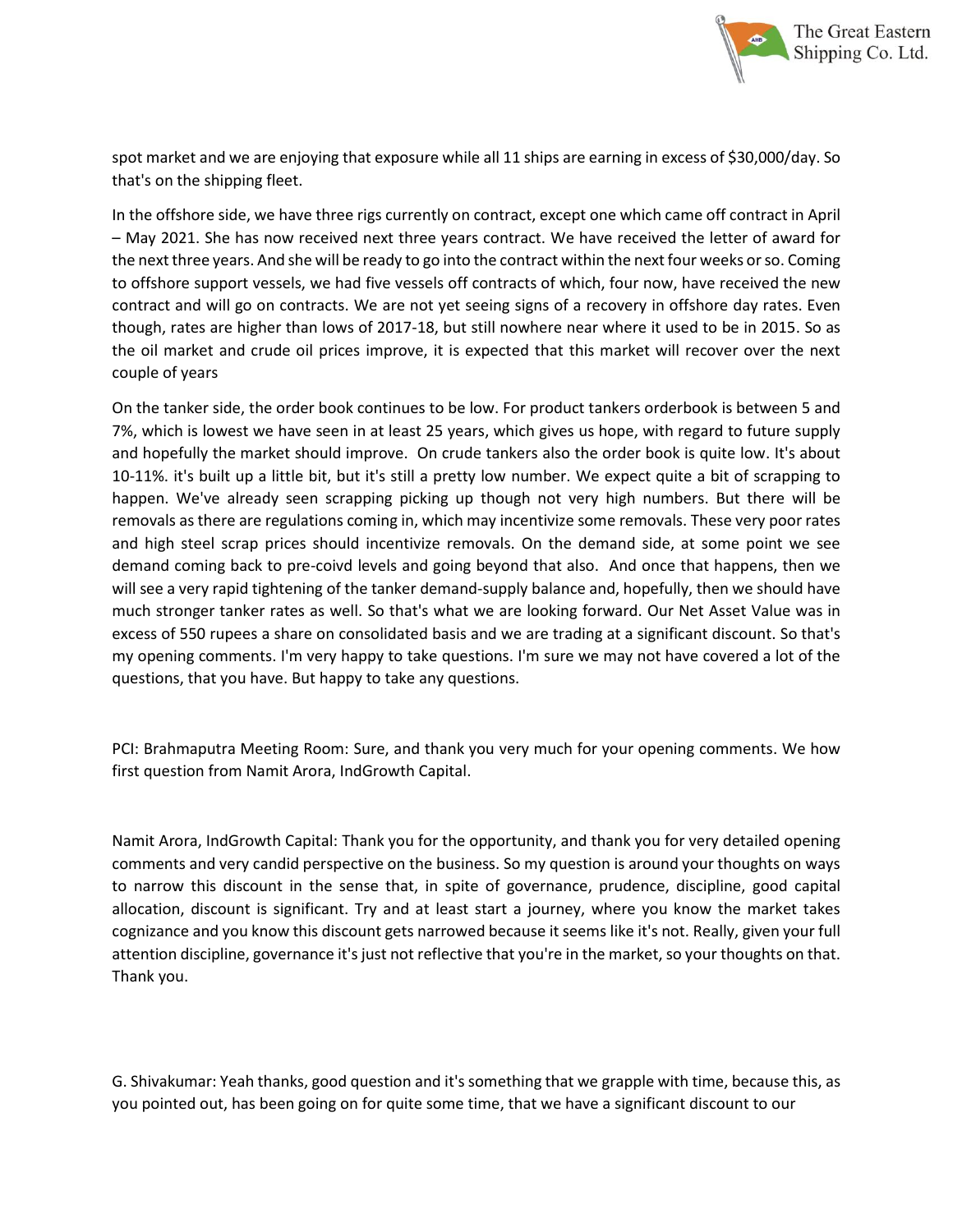

intrinsic value. By nature, our business is of capital allocation, we look to do that, to the best of our ability. We have capital, we put it to work with buying ships that can give us the best possible returns. And that's what we look to do. The market and how the market reacts, unfortunately, is not within our control, or even within our sphere of influence. So the way we approach is this, we say we will do the best job we can for our shareholders in terms of investing the shareholders money well in our business. And hopefully that will, at some point reflect in the valuations that are given to the company by the investors now, what do you do when you don't get that valuation okay. There is, you could do, and you know, there is a option of, say, a buyback which we have done in the past, which has given on occasion good value because you're buying at a significant discount. In today's situation, there is a very significant leakage on account of buybacks. I don't know if you're aware, there is a 20% plus tax, which is applicable on buybacks which is a very significant change. When we are thinking of it as a capital allocation possibility, we have to take that into account, because it is a reality. So today we are sitting on cash, we have surplus cash because this business has thrown out surplus cash in the last 18 months or so. And we are looking to deploy that cash. When we are looking to deploy it, we do look at this also as an option. However, as you know because of the leakage that is there, it is not looking like a very attractive option. It is a possibility for us to do it, but only at the right price, just as we will only buy ships at the right price. All other capital allocation will also be done only at the right time, so that's what we do in the meantime, we will keep doing our business. We do take our business decisions to the best of our ability, in the interest of shareholders and hope that you know, at some point to start reflecting in the valuations that we receive from the market.

Namit Arora, IndGrowth Capital: Thank you for your very candid and detailed perspective and all the best, thank you, sir.

G. Shivakumar: Thank you.

Namit Arora, IndGrowth Capital: Thank you, Sir.

PCI: Brahmaputra Meeting Room: Participants you can raise your hand to ask your question, or you can also alternatively put any question in appearing chat box. Meantime your thoughts on under investment, because the way we all seen a container market was like a way for so many years you're not performing well and there was very low unsustainable rate for a long time in a container and then suddenly we have seen the rates climb up substantially. Similarly, we have seen one of the longest cycle in history for shipping in both markets. So how do you see that can pan out going on in terms of decoding with the kind of under investment, what we have seen optional on the very unsustainable rates support very long period historically for other segments.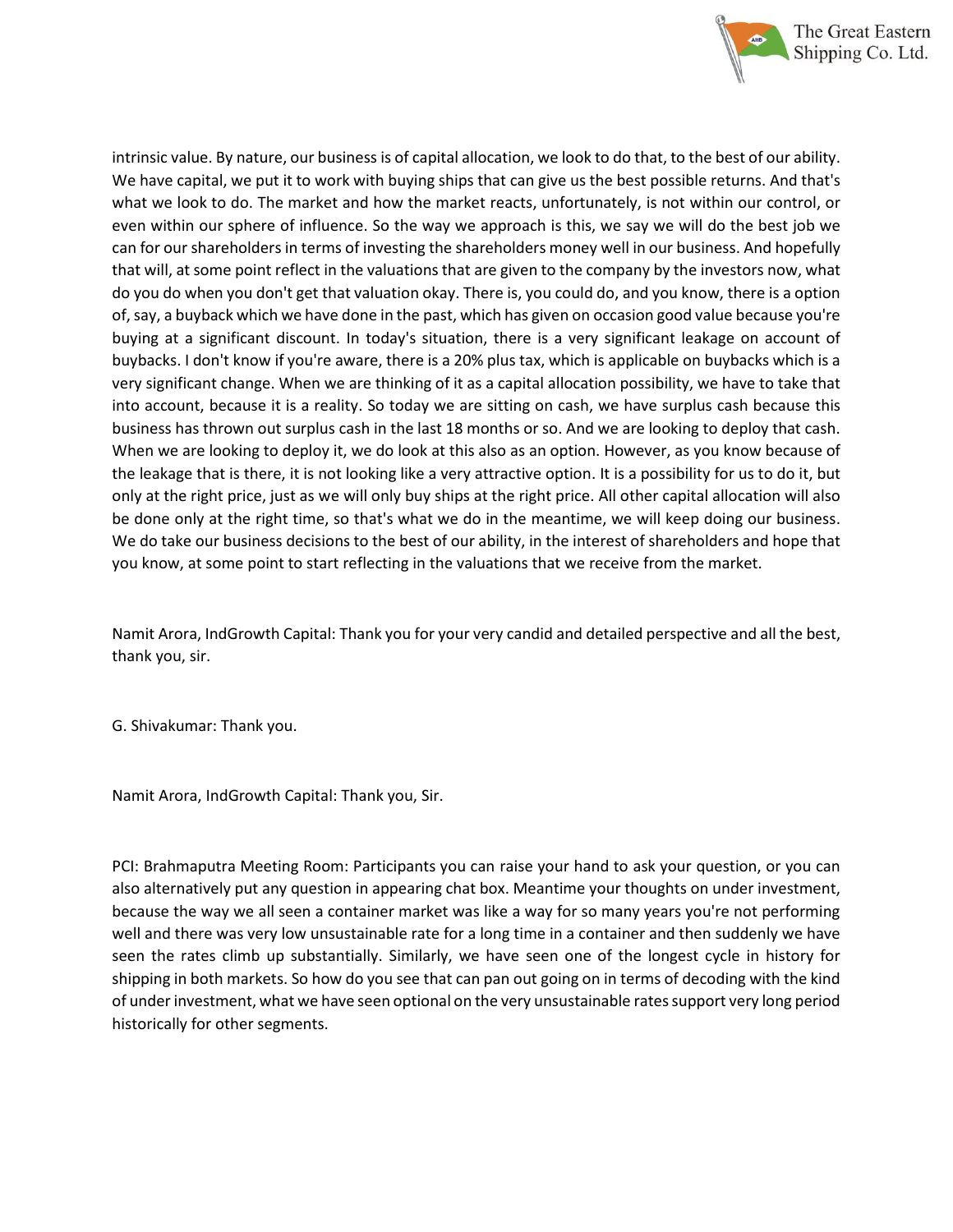

G. Shivakumar: Yeah i'm a little afraid to talk about that because we've been talking about it for at least two to three years on the under investment and how it has to lead at some point to a recovery. It happened, we saw it happen in drybulk, we saw it happening through tankers in 2013-14, when you had very poor fleet growth, and suddenly you had a small event which resulted in a sudden spike in rates, it did not last long. It lasted for maybe three months because it was not a fundamental change in the demand-supply bands. But these are the things that actually drive the earnings so, for instance, we saw just two to three months of high earnings on tankers in first quarter FY21. It just boosted our profits to a massive extent and that's all you need really in this business, you need those two three months, and then your full year gets taken care of. There has been a huge amount of under investment in option over the last five years atleast. The huge under investment in new oil production capacity, which is likely to result at some point in a scarcity of oil. We see the oil majors under a big pressure from their shareholders on the ESG front asked to stop investing in new production of oil and gas. We saw Shell having some difficulty, we saw Exxon having some difficulty, I think we saw in Shell's case, the Amsterdam Supreme Court given order against Shell, saying that you have to do something about showing what you're going to do about the environment and, therefore, to make less investments in oil capacity. So these are the kind of things which are happening, which potentially could result in a tightening of the oil demand-supply balances. If that happens, then you could have significantly higher oil prices, which will incentivize more oil exploration/production. Yes, in the long term, with all the adoption of electric vehicles and other sources, you know non hydro non carbon emitting sources of power will have a reduction in the requirement but that's going to happen over a longer period of time. And, in the meantime capacity supply is getting cut in the shorter term and demand is getting cut over the longer term and that's where you have maybe a mismatch where you suddenly have a spike in prices of hydrocarbons, which means sudden demand for more of your assets. And therefore, a potential for recovery in the offseason. Again, this is not something that you can really trade into because the offshore market is not as tradable as the shipping market. In shipping, if you see a cycle turn you can quickly buy some ships, you can sell some ships, based on your view. In offshore, you can't really do that. Our stance is that we're just going to hold on to a position, we will have repricing at regular intervals, next year we have repricing of a rig, the year after that we have another repricing. So we will keep doing that, and you know with a low cash breakeven that will help us to then become a cash producing company. So yes, the fundamentals are lining up pretty well across the board for the businesses. Incremental supply of assets into the market is very low by historical standards, we believe that there will be significant demand growth. And therefore, you will have a fundamental tightening of supply-demand balances and, therefore, you will have much better rates. In the meantime, what have we have done in shipping is that we have done a lot of Capex in the last five years. We invested about \$500 million in this period in ships, both new and second and but mainly secondhand. As it stands today, we have made an unlevered IRR in excess of 15% on all the ships that we have on that portfolio. I don't want to say we have cracked the model, but I think we can do our business in a way, such that we are able to provide very decent returns on capital. Going forward, and all the investments that we make, we have to be patient and therefore we are prepared to sit on cash rather than be in a hurry to invest it at any price. And so we are positioned for a market recovery in the sense that we have a large part of our fleet exposed to the spot market. And when the market recovery happens, then we will enjoy those earnings, hopefully, the recovery will happen soon and we will enjoy those earnings on a large feet. In the meantime, if you have a drop in asset prices or if the market continues to be poor, we are in a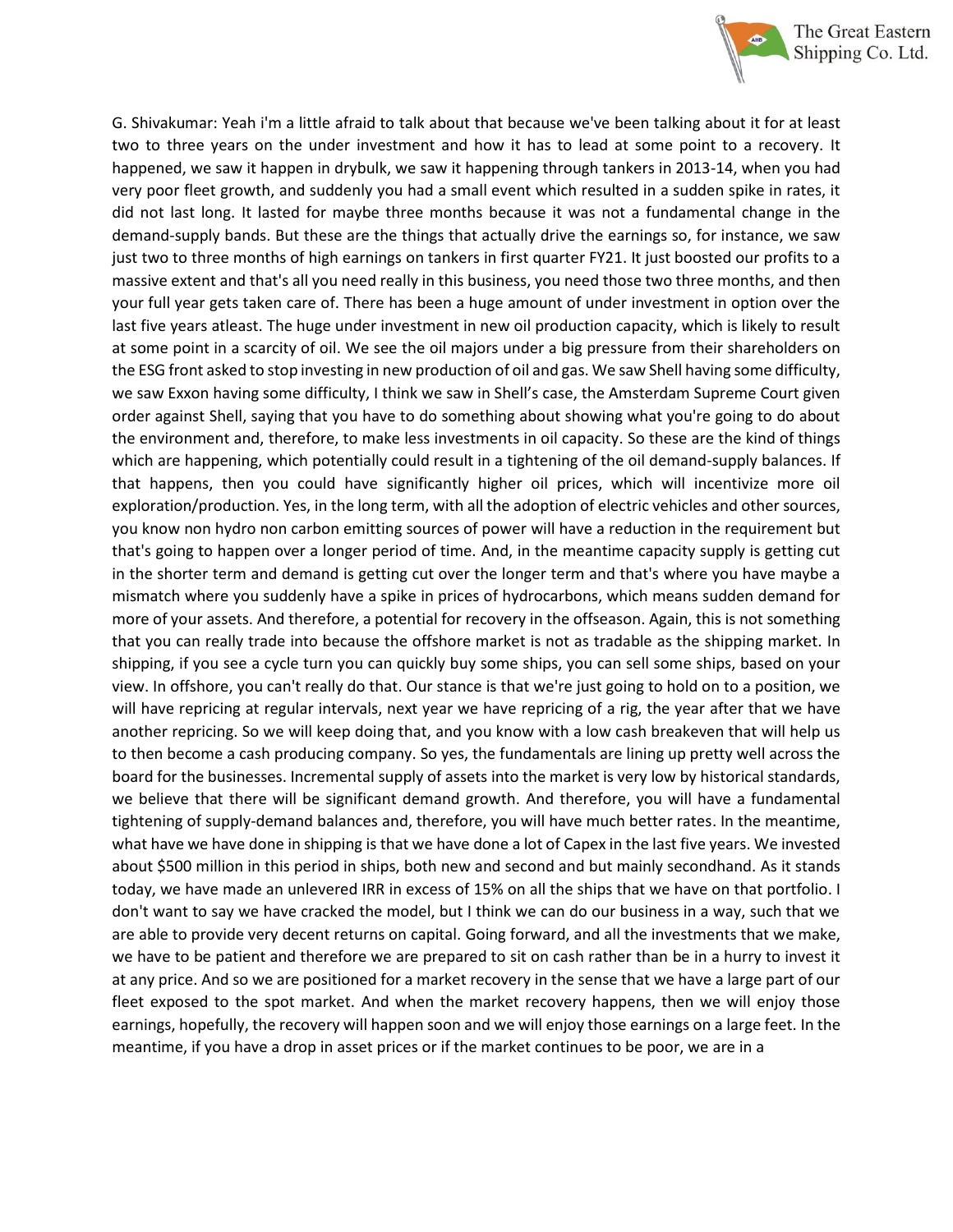

position to buy because our leverage is pretty low. We leveraged up a lot in this period, from 2016 to 2020. We went up to 0.5-0.55x net debt to equity, we are now down to 0.15x. We have a lot of room to buy ships and we will be there to execute transactions. So we look forward to opportunities on these, we have a large capacity to take advantage of a market, and we have spare cash to deploy if the market goes down.

vishal biraia (aviva life): Oh well, thank you for your insights. If you see the current portfolio in the coming few years, how do you see the proportion of spot versus time charter contracts and the incremental contracts that will happen, I mean how different would be the pricing compared to the spot.

G. Shivakumar: Okay so over the last five plus years we have typically had about at least about 70 to 75% on the spot market at all times, the way we measure it, and when I say 70 to 75%. On a rolling 12 month basis each ship has 365 days in 12 months from today, out of these 365 multiplied by 45 ships, how many of your days are locked in. Typically, we've been at not more than 20 to 25% locked-in in this period over the last five years, at any point. If we get very strong pricing, we are okay to go up to 30 to 40% also. We will keep about 50% of our fleet open for two reasons, some of the ships are quite old. So if you've got a 16 or 17 year old product tanker for instance, it's very difficult to fix on time charter and therefore it's better to operate on the spot market. Also, we actively play the asset cycle and you can't trade a ship if it's on a time charter, because its contracted with a customer, they will not let you sell them. And therefore we keep a significant capacity on spot. Today, we probably have about 15% of our capacity fixed which could go up in next 12 months. If we get the right pricing, as time charter rates are attractive, we would be looking for ways to lock in more capacity, because the pricing is so high, however it's still at a significant discount. Let me give you an example. Kamsarmax bulk carrier is trading in the spot market today around somewhere between \$35,000 and \$40,000/day. When you're talking about spot market you can do the longest voyage by carrying grain from east coast of South America to the Far East which typically takes between 90 to 110 days. Or you could do a 40 day voyage, which is say from Australia to the Middle East. So you can fix on a voyage, which is about at about \$35,000 to \$40,000/day or do a one year time charter on the same exact same ship. The rate that you would get is probably somewhere between \$25,000 and \$27,000/day. So we have to take a big discount up front in order to lock in that charter which we are not averse to doing, because you know, in very strong markets, you have to take that backwardation into effect, that's the difference between the spot market rates and the time charter rates. This is example in a market which is pretty strong. Now let's take a market which is the polar opposite, which is the crude tanker market. Suexmax crude tanker in the spot market is currently earning between \$6,000 and \$10,000 a day, depending on a voyage which is between 30 and 60 day or one year time charter on the ship would be \$16,000 to \$17,000/day, which is a significant premium to spot rate, we have fallen into this trap earlier. We'd rather do the \$16,000 a day, because it's better than \$7,000 or \$8,000/day. But here, it helps to have a historical perspective, the historical perspective is that, in less than 10% of the last 25 years you have finished with an average of less than \$16,000 a day on this type of ship operating in the spot, so the downside that you're protecting is really limited and you're forgoing a lot of upside because you could easily go to \$30,000. So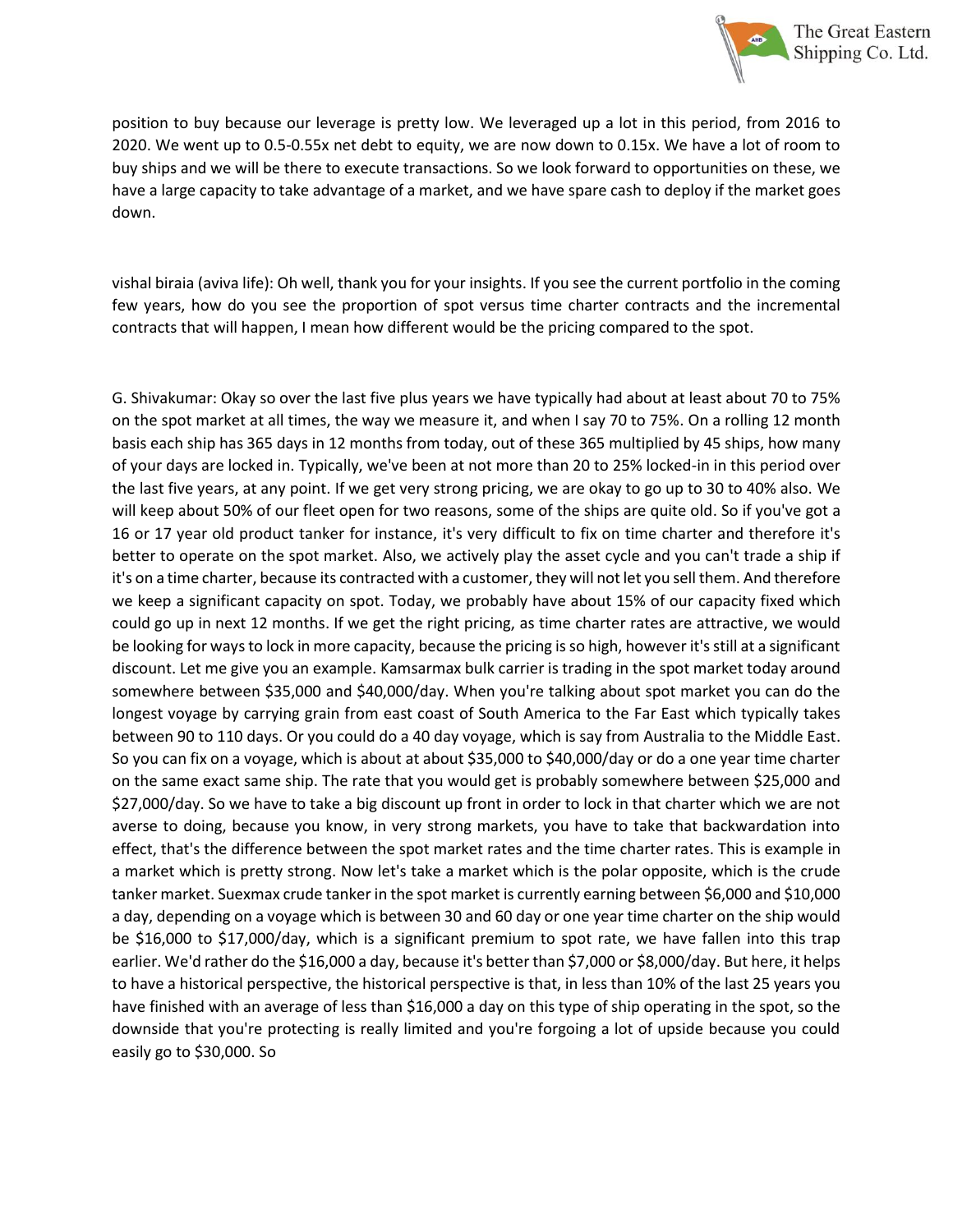

we are not inclined to fix in the tanker market because you're not getting a big downside protection. In any case, your odds of you earning more than that current time charter rate are pretty high and you might as well do that. And you can take a hit on cashflows because you've got the cash to help you ride the low earnings phase. In a very weak market, your time charters will be higher than your spot. In a very strong market, the time charter rates will be lower than your spot. So in drybulk, if you're fixed on time charter, you will get lower than the spot. In tankers, if you fix on time charter, you will get higher than your spot.

vishal biraia (aviva life): Right, so this was very helpful, thank you.

G. Shivakumar: In these cases, we would be more inclined to do the dry bulk time charter than the tanker time charter in case I was not clear. Because on historical basis it's a high number and that's what we're looking at. We just look at it on a historical basis.

vishal biraia (aviva life): Thank you.

G. Shivakumar: Thank you.

PCI: Brahmaputra Meeting Room: So, can you comment on asset prices and why have we not invested as the industry is giving low yield. Usually, this time investment opportunities are better. What is the impact of commodity price on your investment decisions?

G. Shivakumar: Spot market rates have been terrible over the last 12 months. You would have had much weaker asset prices, and we would have thought that asset prices would have come to the levels at which we would like to invest in tankers, however, this time has been a little different. For a couple of reasons. One is possibly that people made a lot of money in the previous 12 months because the tanker markets were pretty strong and therefore there is no distress selling. Interest costs are low, as well, so you don't have a big cash out go on a daily basis, but more important as a factor seems to be that and we can see this because prices went up between January and June, despite the freight markets being so poor, ship prices went up because steel prices have gone up and steel prices have pulled up ship values at both ends, meaning the most modern ships and the old ones. Let's take for instance, a five year old ship and let's take as an example a Suezmax crude tanker. In case of Suezmax crude tanker new building, if you ordered in January this year, it would have probably cost you somewhere around \$55-\$56 million. The same ship if you went out to order now would cost you somewhere around \$66-\$67 million. We're talking about 20% increase in price. This price increase has happened, one because of the price of steel increasing, but also because shipyards have become more busy building container ships, LNG ships, car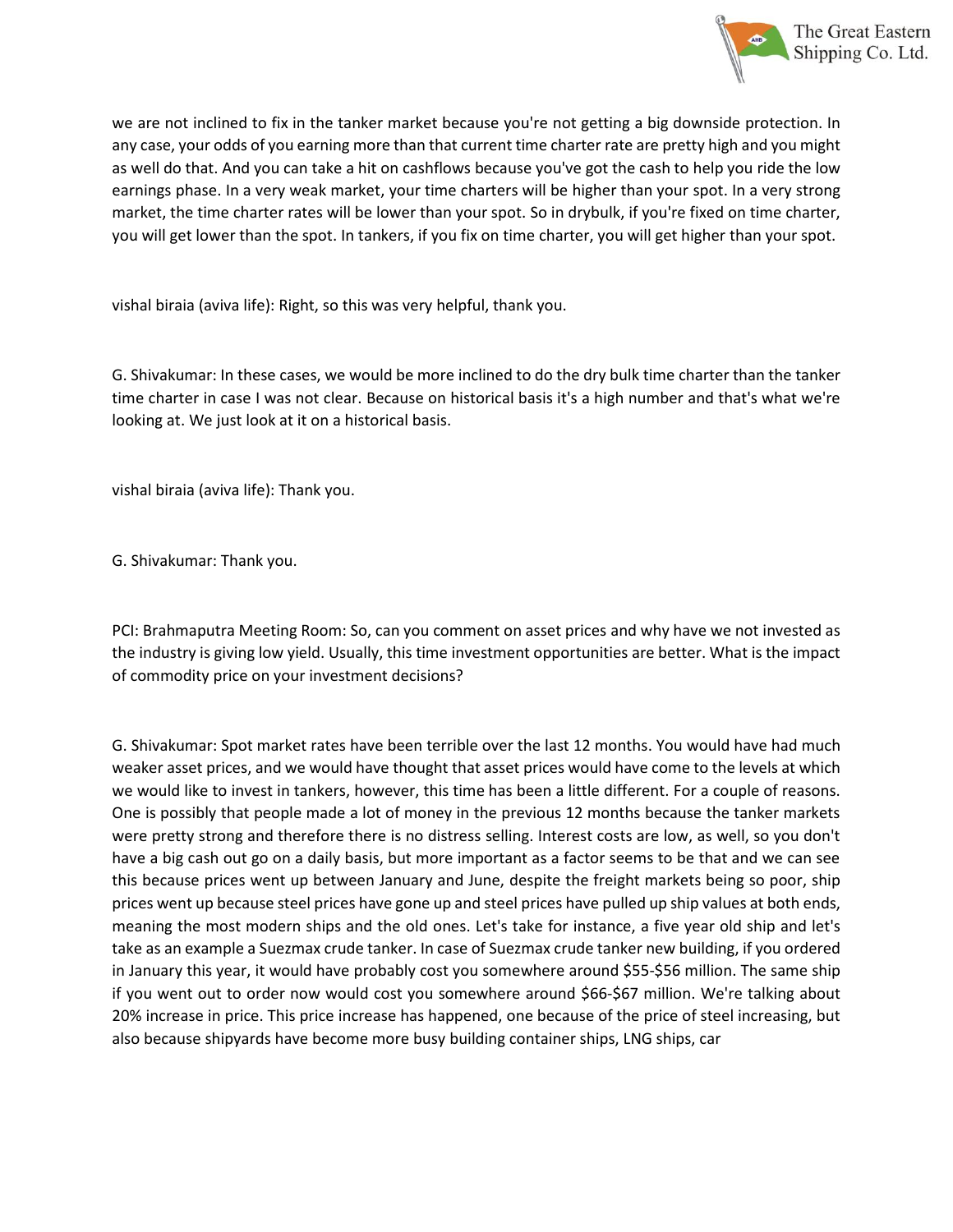

carriers, and this is a very strange thing, where you see the consequences of completely unrelated things. More car carriers are being ordered today because there will be more electric vehicles. The average electric vehicle is likely to be heavier than the average internal combustion engine vehicle and again, some of you may be more experts on this than me, and this is something that I came across in the last couple of days. You need a different configuration and the capacity of car carrier for electric vehicle. Every ship earlier carrying 5000 cars, if it's carrying electric vehicles, that capacity comes down by X percent because the car is simply more heavy. And that changes the carrying capacity of the ship. And therefore, more of them have to be ordered. When more of those ships are ordered it takes up the slot which was going to be used for construction of a crude tanker or bulk carrier or a product. That's where you are having scarcity in ship shipyard capacity, and therefore the shipyards are not keen to give it away cheaply and therefore they're raising their pricing power. So when the new building goes from \$55 to \$66 million, then a person who had a five year old, who was pricing it at \$45 million or \$48 million now says New building ship is \$66 million, if you want my ship, then you have to pay me \$55 million. So that price is getting pushed up because you know the comparable ship has gone up in value. At the other end, a 20 year old ship is likely to get scrapped. A tanker typically has 23-24,000 tons of steel. Early this year, the price of scrapping was \$400 per ldt. So typically in one of these ships, you would get \$9 million of scrap value. Now what has happened, China is dis incentivizing blast furnace production and saying you have to go to electric arc, which means for the input you're going to use less iron ore and coking coal and you're going to use more of scraps steel as an input into the steel production. And therefore, the demand for scraps steel has gone up. As a result of that the price of scrap has gone from \$400 per month to \$600 per ton. The scrap value is now 13 plus million dollars of that tanker which I mentioned. So the person who had 17 year old ship was thinking of selling it for say \$13-\$14 million now says that this ship has three years life left. And then it's worth \$30 million. So now i'm going to price it \$18 million, and not for \$14 million dollars, and therefore the prices have gone up for battles. And that's where across the spectrum you've seen prices going up because of what has happened to steel price and shipyard capacity. So the downside of that is, people like us, who are waiting to buy ships and who are being disciplined in the price points of buying ships are not able to invest, because the prices now are 10% higher of 15% higher than what we would be willing to pay. But we are okay with that and we are willing to sit on cash. So the other thing we did, and you know this is the other question that comes to our mind, and we are always looking at, you know how can we do this better. Let's say i'm only going to buy a ship if the price is less than \$30 million as per the stringent condition. What if I say my price limit is not \$30 but \$35 million, I will have to keep cash for less time so money will be invested in the business for more time and i'll make more money. We back tested this over the last 10 years and we found that though you sit on cash for more time, by virtue of having a most stringent price limit, the overall return that you make, because you are able to invest cheaper and you will always get opportunities to invest is to the tune of 4% in the IRR and we are talking of between 12-13% IRR and an 8-9% IRR. So that's the difference in having the discipline and not having the discipline. So we are also looking within ourselves to see which model works better. To see if we can do better, you know basically our thing is, as a portfolio manager of ships, is there a way, we can do this better for better returns and to do the capital allocation better between holding cash and holding ships.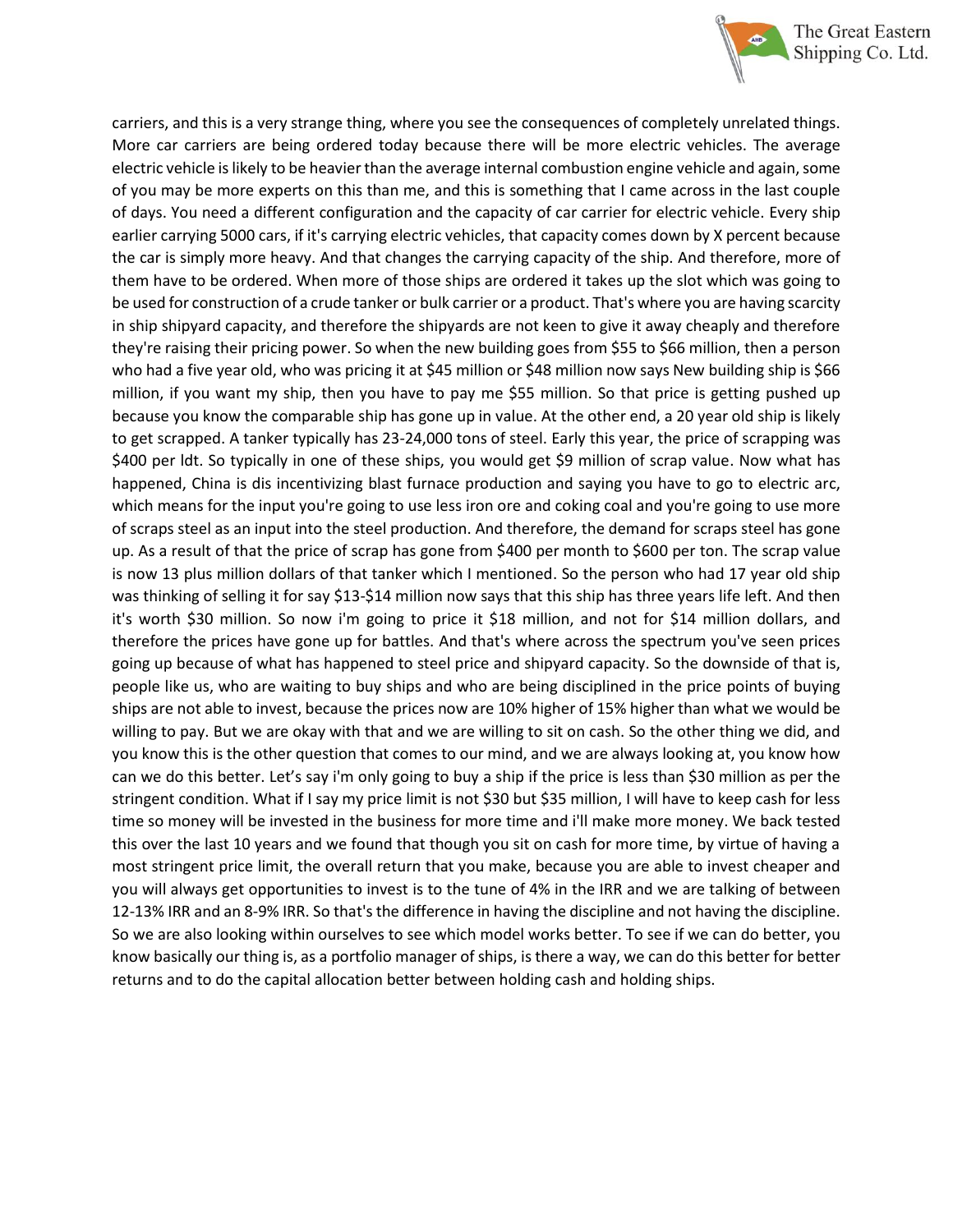

PCI: Brahmaputra Meeting Room: We have a question from Mr Janice you can unmute yourself and go ahead with your question.

janish shah: Yeah hi. Thank you so for giving this detailed explanations of the market, it is really useful, I just have one question on the offshore side. You very well explained the situation on the shipping side and the different market, but this is oil and gas market where. I think everybody is thinking twice before putting in money. Even the oil and gas producers, are not sure, whether they will end up making money or not. There are so many factors which are influencing the decision points, as a service provider in the sector, how are you looking at the situation. Not only from one to your perspective but let's say if you were to look into capital allocation in this business, how do you see next, seven, eight years, or in terms of allocating the capital, and also the returns, which you are expecting.

G. Shivakumar: Thanks a lot. Yeah so one is, we started investing in the offshore business or in this subsidiary 15 years ago. One thing that we have learned in this business is it is very different from the shipping business itself in the sense that it goes through its cycles and the big disadvantage is that you cannot play the cycle. In shipping, you can actually take a call and say that i'm expecting this market to go down or i'm expecting this market to go up and you can do a big investment or divestment based on that. In offshore you don't have the liquidity to do any of that so you have to go through the cycles, so in that sense, yes it's very different from shipping. In terms of capital allocation, we have put in, and so the last investment we did the offshore business was a little over 10 years ago. I think in early 2011 we put in the last investment into the offshore business ever since they have been self sustaining. They've also got not too much leverage. They have about \$190 million of bank debt, they have about \$100 million in cash equivalent. So they're Okay, they can manage by themselves. So we are not expecting to have to put in more cash into that business. When we think of capital allocation, we are only thinking of capital allocation towards shipping, so that's one thing which I want to clarify. Coming to your fundamental question on what is the outlook for oil now. Let's model, what can happen to us you're absolutely right oil companies are being pushed to not invest in the hydrocarbon, and I mentioned that in my opening remarks as well. One reason is that there is the ESG concern among their stakeholders The second is they themselves may have a worry that I invest in capacity I do drilling today I do exploration today. The field will actually come into operation 5-7 years from now, and who knows what will be the demand for oil, whether there is a demand for oil. I would have invested and I will not get a return on that money at all so that's what is the concern for them. A lot of these oil companies are going to cut back on their investments going forward and especially these super majors who are listed in like Shell, Exxon and Chevron. These situations are going to have challenges. While investing in new capacity, because of their regulator, stakeholders, etc, the supply of oil is likely to plateau or come down from those super majors. what is going to happen to the demand? We already peaked in demand for oil or is that peak one to five years away, that is a question, then. What is going to lead to that drop in demand for let's say gasoline or diesel, yes, electric vehicles are going to come, maybe they will be 5% of all new cars sold in this year, maybe they'll be 10% of all new cars sold this year, but you still have a significant internal combustion engine vehicles which are out there, and which will need to move assuming that the economy is running as normal, the demand will still be there. It is possible that the supply of oil drops off lower than the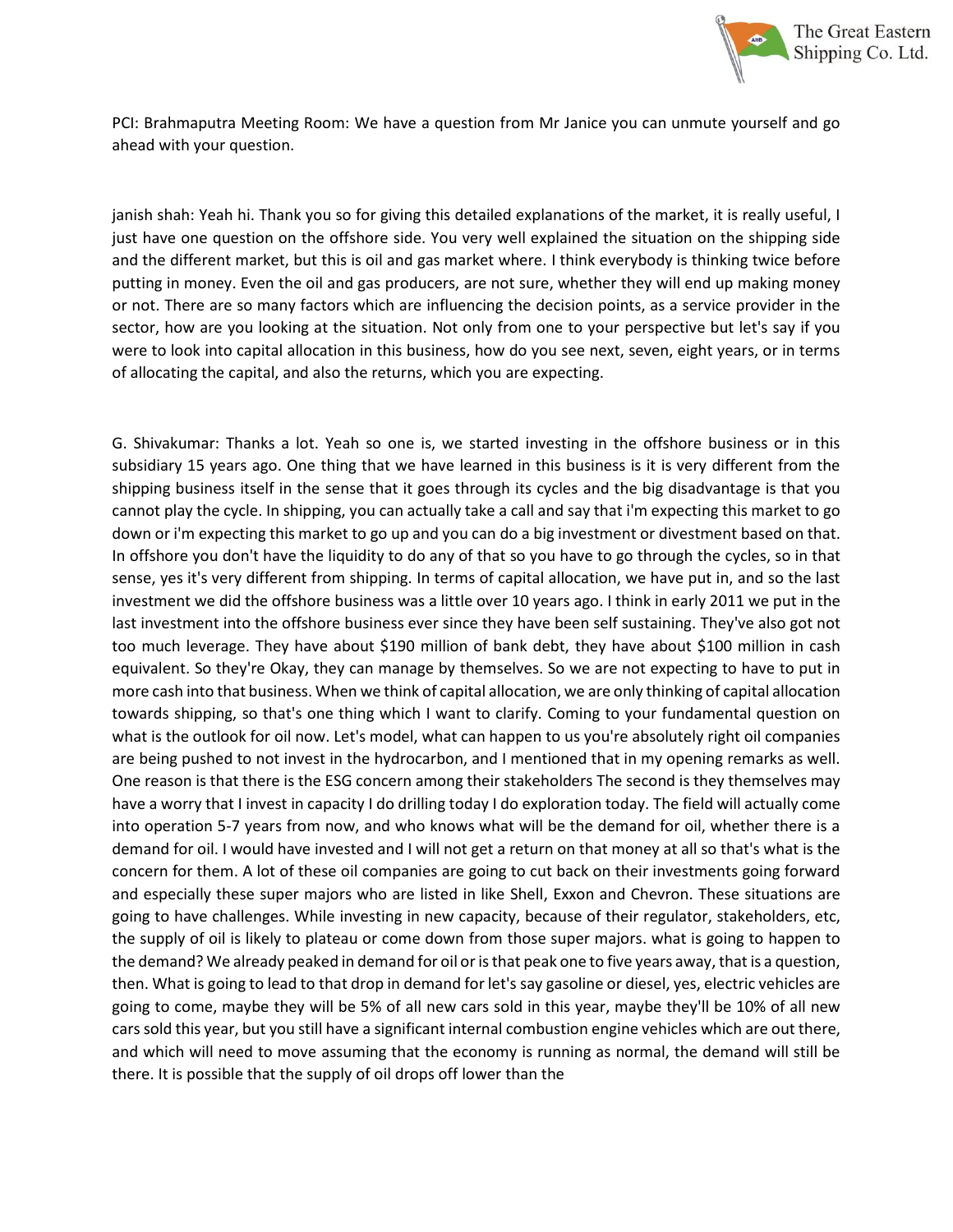

demand for oil, in which case you get a significant tightness. Now you get that tightening you get say \$100 Okay, which doesn't seem too far off. You're already in the high 70s. Then your next question would be, what's the use of having \$100 oil if Shell, BP, Chevron, Exxon are not going to invest. But that oil which has been produced already sitting in your oil inventories, at least in the developed countries are below the levels that they were in 2017. So your spare capacity of stock crude oil stocks are already below where they were three to four years ago. So you don't have too much of buffer which is beta, of course. China has built up some strategic reserves but it's still at level which was in 2019. So somebody has to produce this oil if the demand is there for that, if the production is not there, then the price can just keep going up till such time, you find that you know that classic economics thing where your supply and demand curves can intersect, you have to find that price. And the other people has only one purpose in life, that objective of the company is to produce oil and gas for india's requirements they have to look for and produce oil and gas. They can't say that now i'm not going to produce oil and gas, i'm going to go into electricity generation through wind, it can be a small part of the business. That activity has to go on. The national oil companies will probably take advantage of this, you know of this price of oil, and they will increase their efforts to find more oil and gas, and that means more demand for offshore oil and gas assets is just one scenario that i'm painting. Because it appears to me that the supply of oil is could possibly drop off faster than the demand for oil, as it is, the spare capacity of OPEC is down to probably 3 million barrels. which is why they're pushing up the production every month by 400,000 barrels a day, but the spare capacity is not that much, which means that the tightness is not too far away in the demand, supply balance.

janish shah: That was a fairly elaborative explanation just wanted to have another point but looking at this, I mean, I understand that these are the type situation, but how is the service providers. Like the operators are going to take the call maybe you have you would have decided, you would not be investing. But, in general, do you have sense like how the markets are going to be here because they are also synchronized with the decision of the investments of oil companies in that.

G. Shivakumar: That's correct. So what is the other thing which is happening is that availability, so if your question is, are people now investing in new capacity of rates and oil services or you know offshore vessels, no, they are not. People are looking for other uses for some vessels that they have or their buildings, they are wind turbine servicing vessel, there is no new capacity coming and obviously the market has been very bad for more than five years now, no new orders have gone into them here for new rates. Rigs have been scrapped, over the last five years we have seen more than hundred jackup rigs get removed from the market. So there is very little new capacity, which is really getting created on the flip side you have a lot of rigs which have been what we call cold stacked. You have 60 rigs which have been cold stacked for more than three years, which means that they are unlikely to come back into the market. Unless the market is exceptionally strong, so today's day rates are probably somewhere in the \$30,000 to \$50,000 per day range unless you can get rates of say \$100,000 a day it doesn't make sense to spend the money because you had to spend \$20-\$25 million, so the capacity is very, very restricted, and therefore it won't take much additional demand for the pricing to go up significantly. But nobody is investing in the business. See everybody has lost hope and the vision, because so many people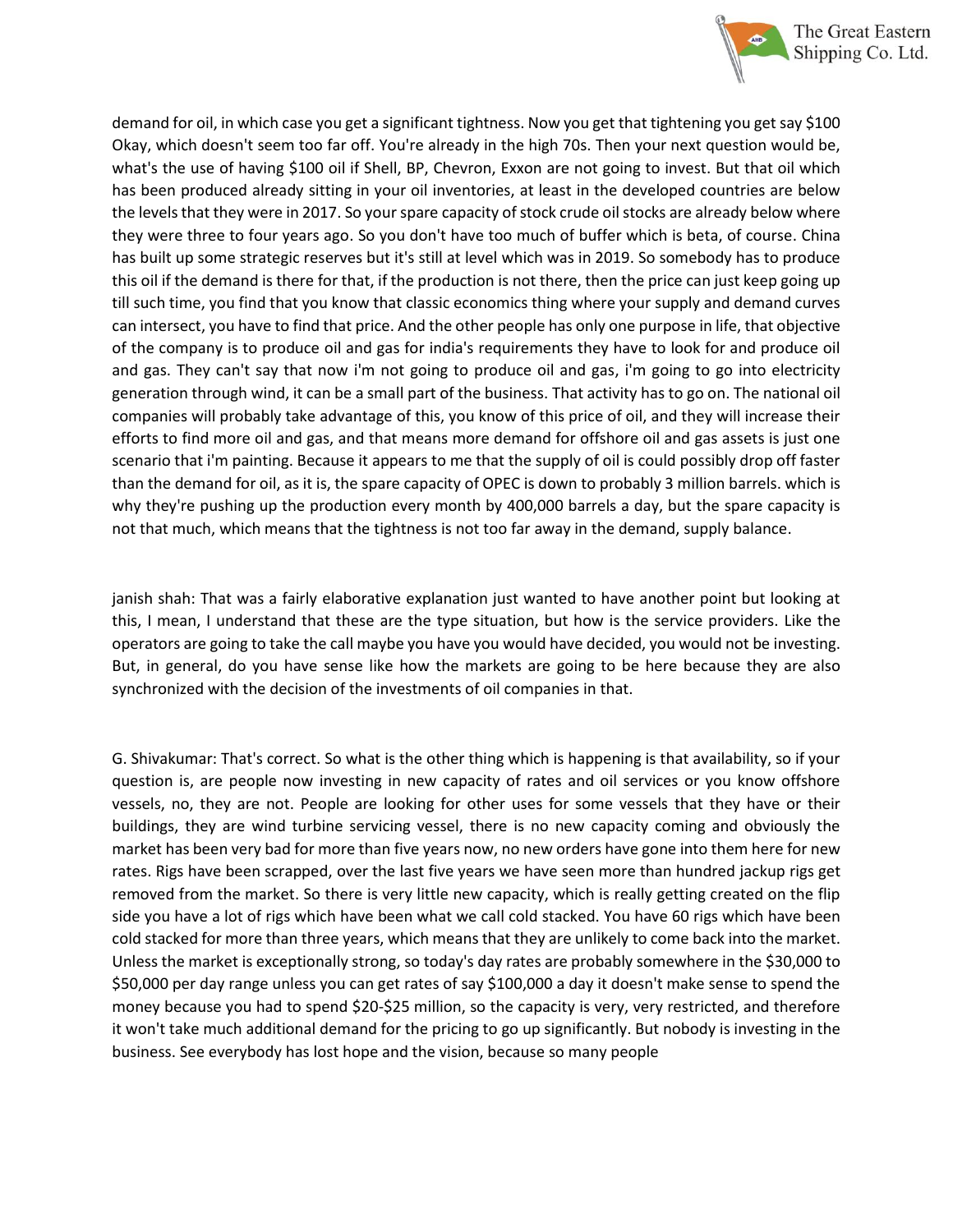

have just lost money. We put money into that business we haven't lost money, but we've come down significantly from where we were in terms of the amount of value that was in that business in 2015 at the peak. It's come down significantly from there because asset values have collapsed by 50-70% since then. But no new investments are going across the world into the offshore drilling business because capital availability has also become a problem in lot of these countries who are lending to buy a rig. A lot of banks will just not do that, because the Bank also is now answerable what are you doing about the environment. Couple of days ago I saw that some banks are going to stop lending to coal fired power plants, these are the kinds of things which are happening, which are also restricting capital availability for the business.

janish shah: Okay, thank you very much.

PCI: Brahmaputra Meeting Room: If you can highlight about this scrubber investments and implementation.

G. Shivakumar: Yeah so scrubber story is sort of over now. Our last scrubber has been installed on our ship in the month of July so that's now been two months since we installed. We invested in total \$14 to \$20 million in that for installing those troubles. I think we'll end up with a fairly disappointing result on those targeted 10 to 15% IRR on those. I don't think we will achieve that, we will recover capital certainly and will probably make a positive return, but I don't think we're going to make the target return on that investment. So we are taking that down as one of our failures and moving on. So the scrubber story is sort of over. The transition happened quite seamlessly. We had a disruption in the month of January 2020 when the changeover happened. There was a lot of fuel available, we thought that will be a scarcity of fuel. But because Kuwait came in and, in any case, you had so much surplus oil that scarcity was never the case. Next big event to look forward to is in 2023 where you have new regulations on environment and emissions. It's to do with the emissions of the ships. Some ships may become difficult to run under those circumstances, unless you spend a little bit of money. So there may be a little bit of a challenge for some very inefficient ships, unless you spend a little bit of money and spending money as \$100-\$200,000 doing some minor tweaks on the engines. But it's again going to put pressure on some of the older ships and presumably some ships may have to be removed or scrapped. Talking of scrapping, the scrapping potential is pretty high that's another thing which is giving us some confidence. Over the last five years we've seen less than 10% scrapping crude tankers, product tankers, bulk carriers all of them, and therefore lot of scrapping potential has built up, we should see much more scrapping happening in the next year or two, which again, combined with very low new ships or the orderbook should help to tighten the market.

PCI: Brahmaputra Meeting Room: Can you elaborate on decarbonization in shipping. How the new regulation is evolving and how are we looking at it for long term?

G. Shivakumar: yeah that's also been a good, positive factor, so if you want to order a ship today and these are emission norms which are going to come in from 2030, that you have to reduce your emissions by